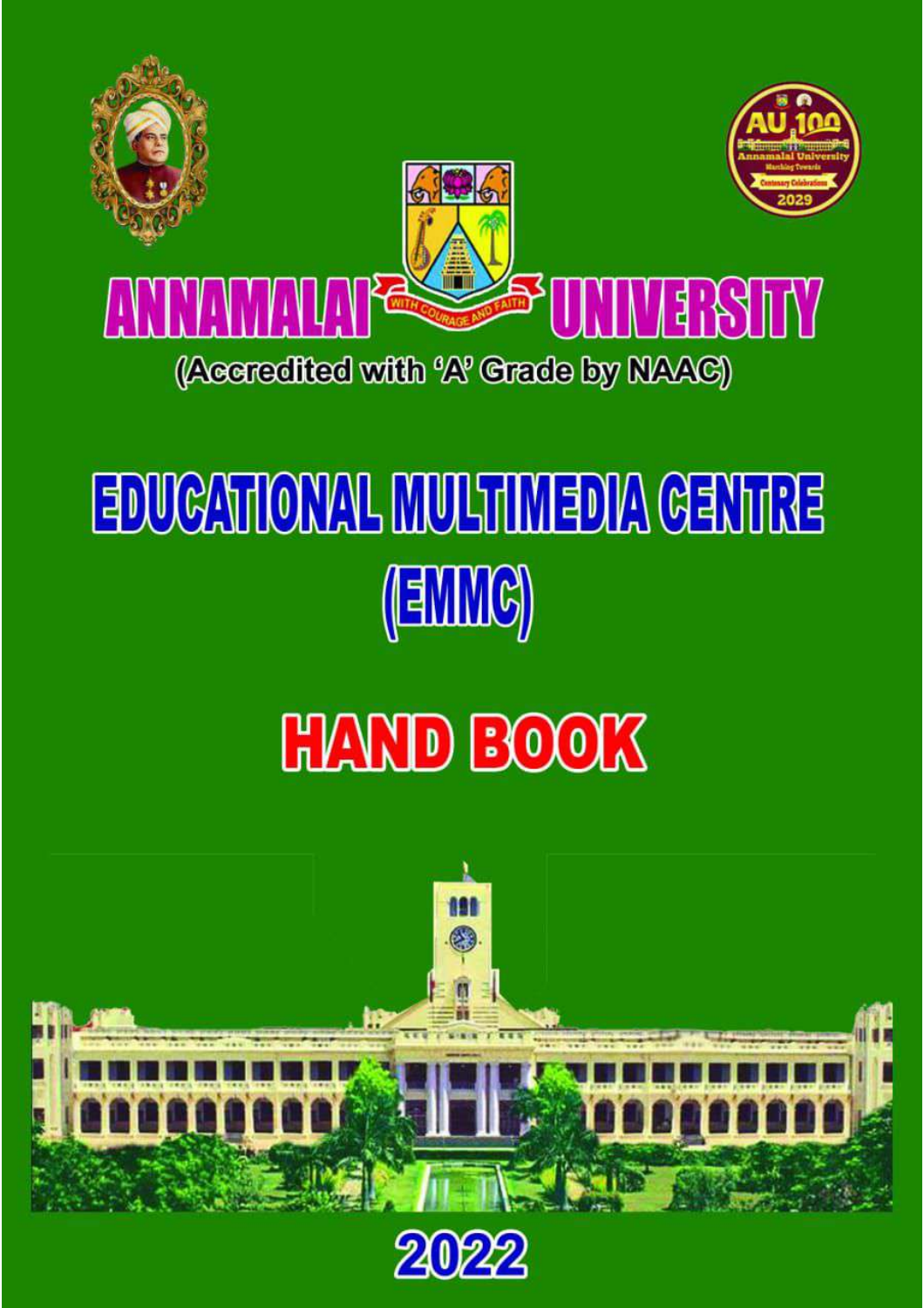#### **EDUCATIONAL MULTIMEDIA CENTRE ANNAMALAI UNIVERSITY**

The Educational Multimedia Centre (EMMC), Annamalai University, was established in 2020, at Dr.R.K.Shanmugam Chettiar Building. The main aim of the EMMC is to fulfill the National Mission on Education through ICT by developing e-Content for all courses to reach out to the students with quality learning content for various programs.

The EMMC is equipped with high-end professional cameras, editing software, and other technological gadgets to produce digital Teaching and Learning contents. The centre is equipped with latest Audio - Visual gadgets for recording, editing and live streaming of high-quality multimedia educational programs.

The Centre caters to various Departments of study and wings of Directorate of Distance Education to produce teaching assistive multimedia content. Live interactive programs with eminent experts of National repute also can be conducted by this centre.

#### **Role of EMMC, Annamalai University**

EMMC will extend its support to individual Faculty members or a team of Faculty members of any Department of Annamalai University / Affiliated Colleges to create Multimedia content, to create MOOC contents, and SWAYAM courses. The respective Faculty member will be the Course Developer and Subject expert. The syllabus/title proposed for creation of e-Content shall be as per the Curriculum of the Annamalai University or within the purview of the UGC/AICTE/NCTE /ICAR model Curriculum for various courses. The faculty members can create e-content for full course at a time or can create e-content for specific titles too.

In addition to the assistance for the development of e-content, Departments of Annamalai University can get technological capturing and editing assistance from EMMC for various academic events like, Seminars / Conferences, Expert Lectures,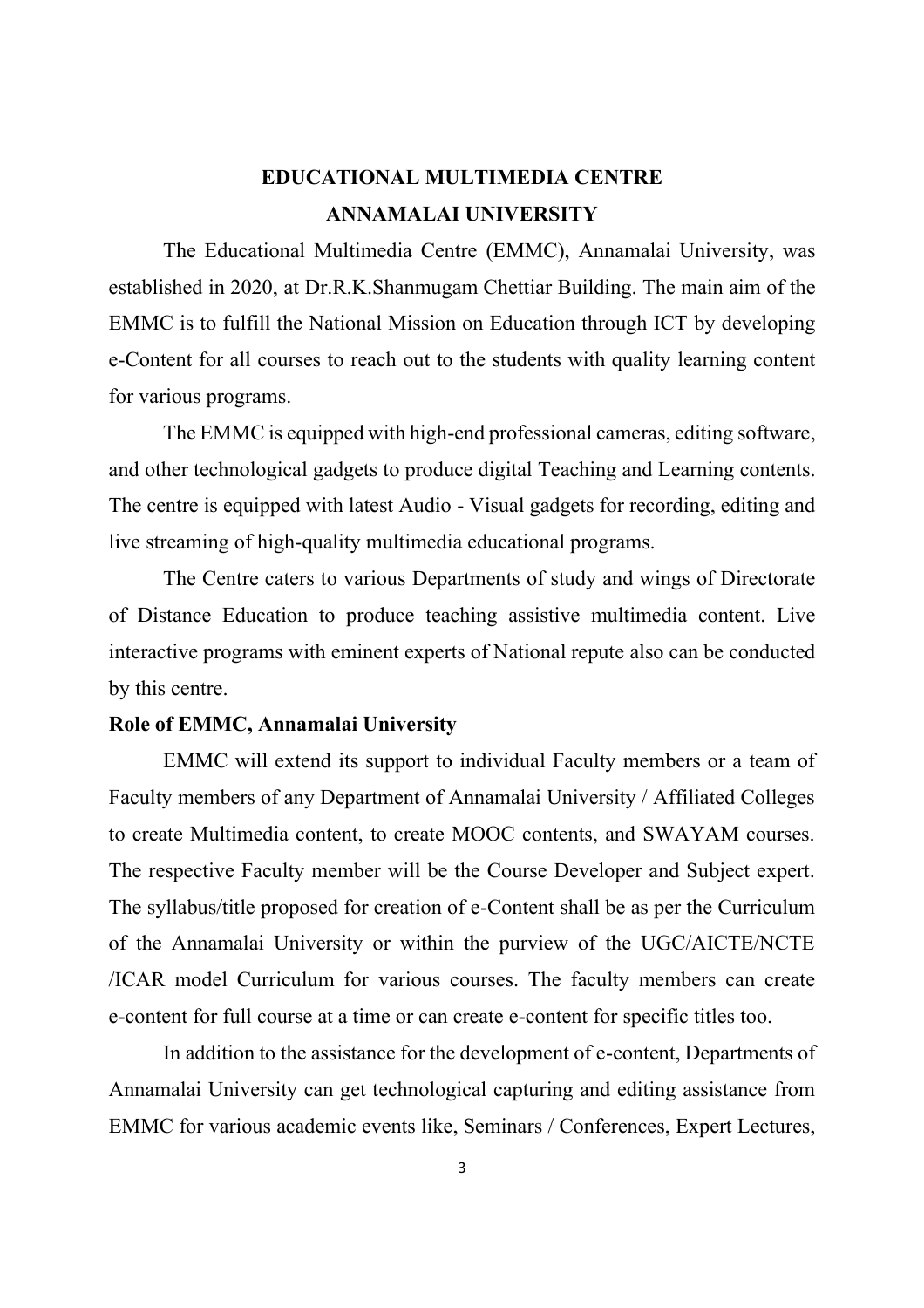Workshops, if the content will serve for the student community as a learning resource.

#### **Objectives:**

The prime objectives of this centre are:

- to produce multimedia educational content for various programs.
- to produce syllabus based video lectures with multimedia inputs.
- operate virtual classes and academic events through live streaming.
- carry out Research and Development projects to enhance the quality and creativity of multimedia products.
- to organize workshops for teachers, students and Research scholars to access and create online resources.
- to establish availability of the e-Content to teachers and students through various delivery modes.
- to produce interactive multimedia learning material.
- to extend support to the faculties for the development of MOOCs on SWAYAM platform.
- to extend support for production and broadcast of Documentaries and Short films of social concerns.

#### **Deliverables**

 It has to be ensured that the following products shall be delivered as per technical specifications and production formats specified by the EMMC in line with the guidelines of the UGC/SWAYAM:

- 1. E-Content Modules suitable for use in PC/Smart phones.
- 2. Video content suitable for social media / web based broadcasts.
- 3. Modules for the Learning object Repository (LoR).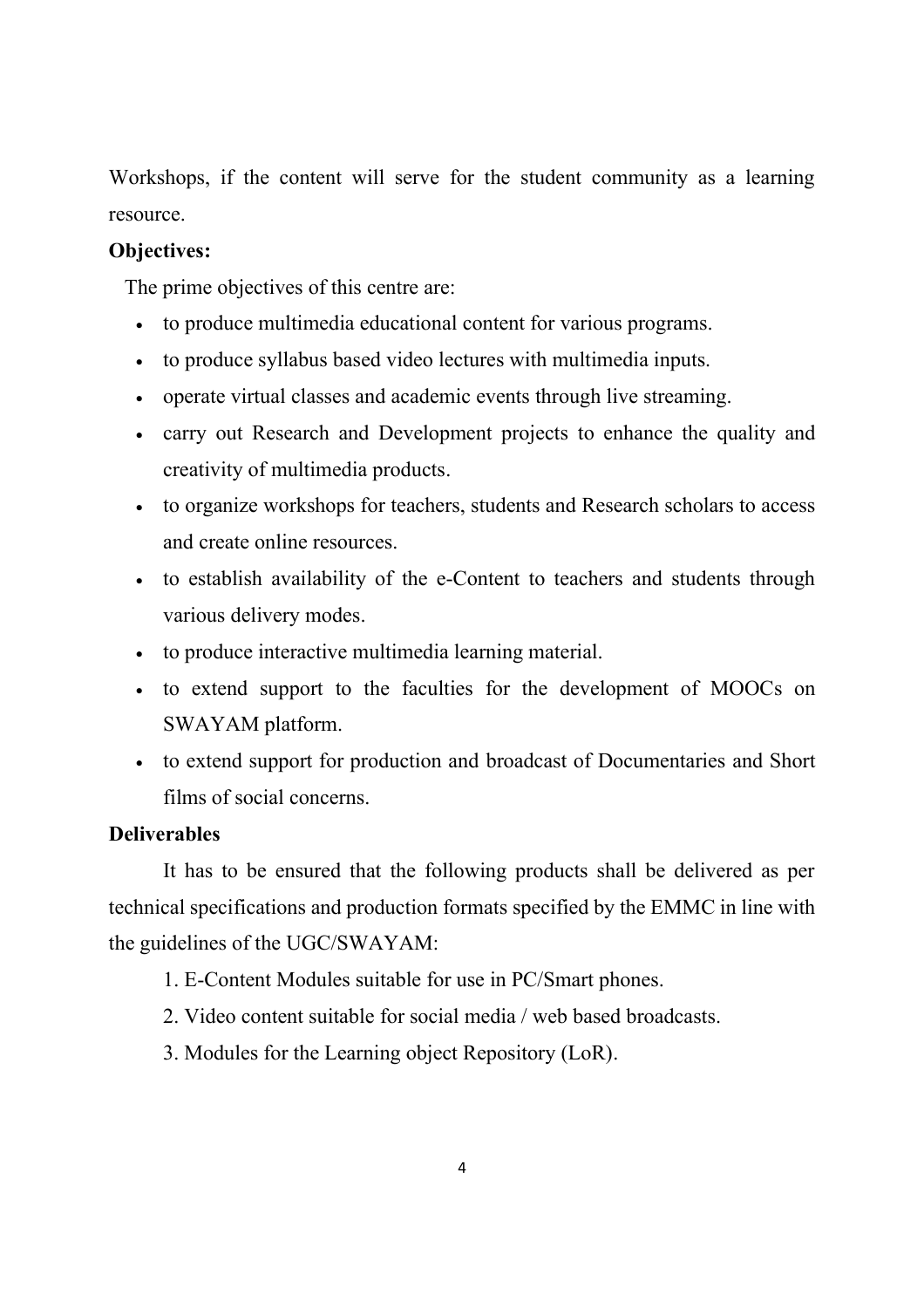#### **Incentives for Creation of e-content**

The teachers/subject experts who put their rich experience in the development of e-Content will be given due recognition as per UGC/AICTE norms. Further, if the faculty members get SWAYAM approval for courses, separate academic credits are prescribed by the UGC for the Career Advancements.

#### **Guidelines for MOOCS and SWAYAM**

The digital learning has increased the reach of the education far and wide. It has also enabled a platform for the students to undergo classes and training by the best teachers and professionals who are otherwise inaccessible due to distance and time. The Massive Open Online Course (MOOC) is a further extension of the digital learning concept. MOOCs have already become popular in the west. In India, MOOCs are enabled and supported by a government authorized platform-SWAYAM (Study Webs of Active - Learning for Young Aspiring Minds). The MOOC regulation issued by the UGC is meant for the integration of MOOC with the regular course of study.

MOOCs are of two types: credit courses and non-credit courses.

- i. A Credit Course shall mean a course which is taught for at least one semester as a part of as subject/programme.
- ii. A Non-Credit Course shall include courses like awareness programme, continuing education programme or training of specific skill set as independent course, which are not part of any set curriculum. It can be of shorter duration.

#### **Four quadrant approach**

The four Quadrant approach means e-learning system that has the following components: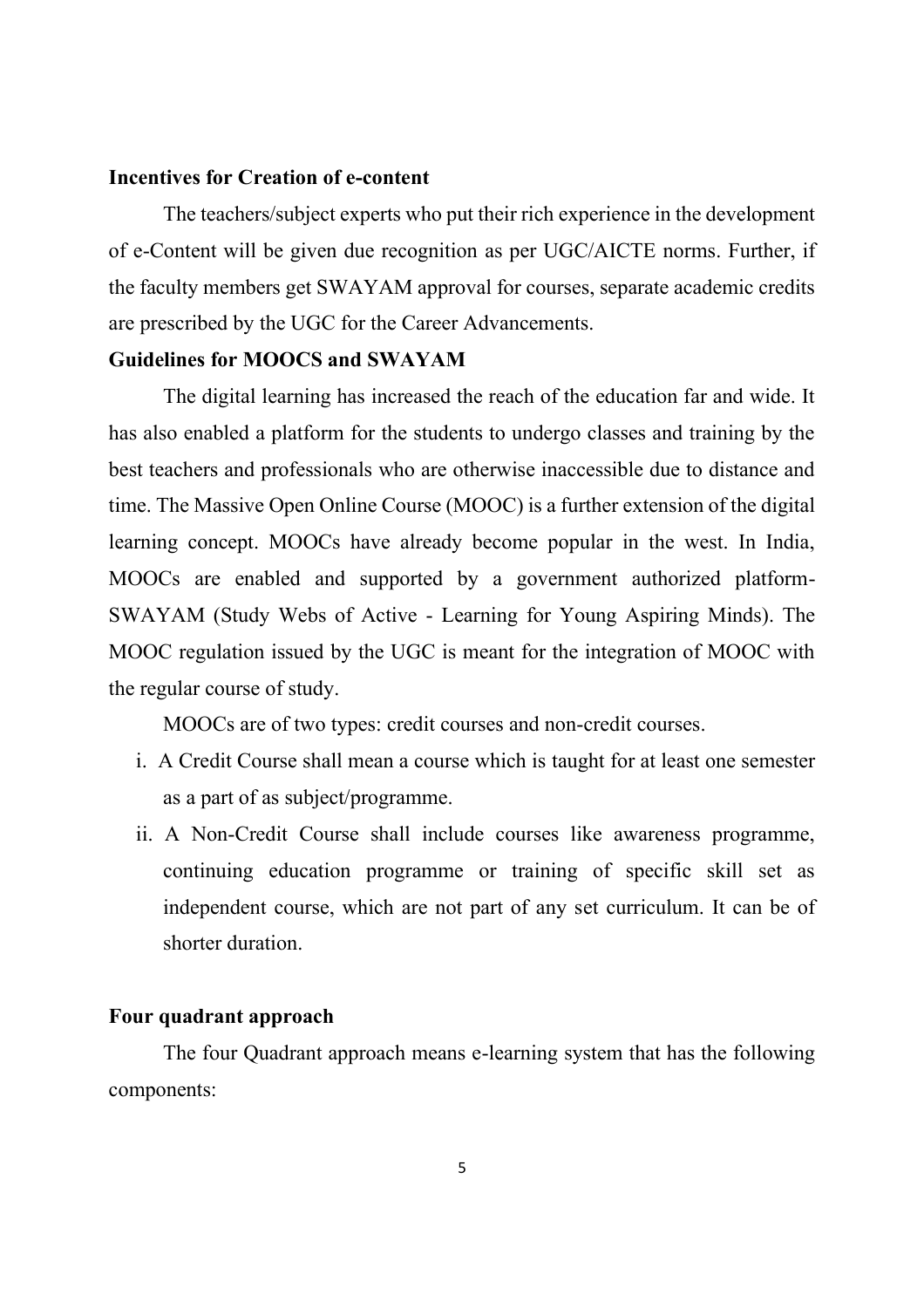i. *Quadrant-I* is e-Tutorial; which shall contain: Video and Audio Content in an organized form, Animation, Simulations, video demonstrations, Virtual Labs, etc, along with the transcription of the video.

 ii. Quadrant-II is e-Content; which shall contain; self instructional material, e-Books, illustrations, case studies, presentations etc., and also contain Web Resources such as further references, Related Links, Open source Content on Internet, Video, Case Studies, books including e-books, research papers & journals, Anecdotal information, Historical development of the subject, Articles, etc.

iii. *Quadrant-III* is the Discussion forum for raising of doubts and clarifying them on a near real time basis by the Course Coordinator or his team.

iv. *Quadrant-IV* is Assessment, which shall contain; Problems and Solutions, which could be in the form of Multiple Choice Questions, Fill in the blanks, Matching Questions, Short Answer Questions, Long Answer Questions, Quizzes, Assignments and solutions, Discussion forum topics and setting up the FAQs, Clarifications on general misconceptions.

*Duration of content:* A four-credit course may have overall duration of about 20 hours of video lectures and reading Module (a course may have up to 40 Modules).

#### **Presentation Techniques**

The production of Programme may be done in a manner that a substantial part (at least 75%) of the total duration of each production should use innovative learning techniques viz. case-studies, scenarios, animation, analogies, individual or group activities, concept-mapping, in-text learning quizzes, interactive exercises within learning modules, discussion forum, multi-media techniques, innovative graphics, live experiments, demonstrations, role-plays, field documentaries etc.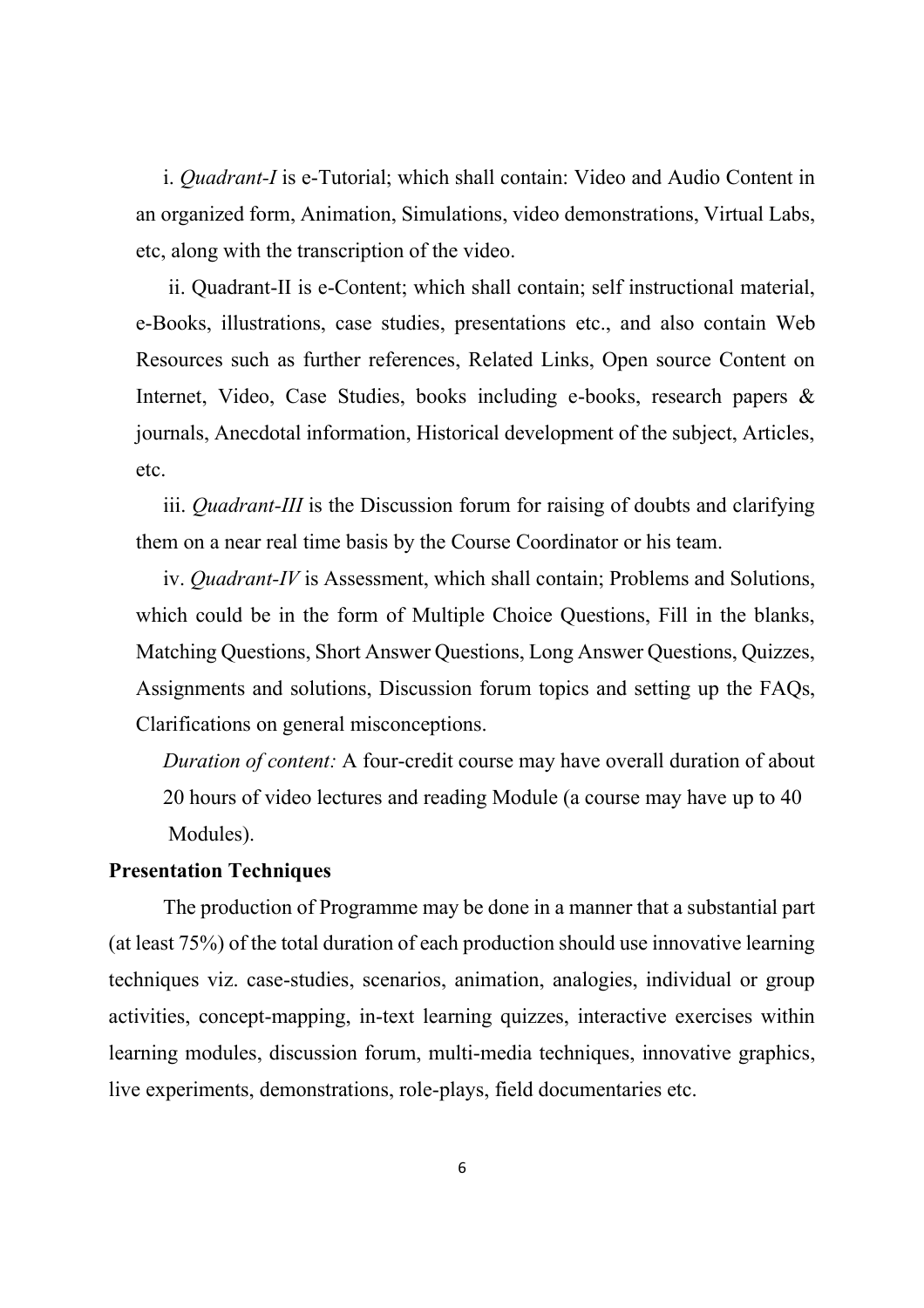It shall be the responsibility of the Course Coordinator (CC) to ensure that none of the graphics, animations, images, sound clips, video clips used are plagiarized or cited without formal permissions from owners who must be informed of the distribution policies of SWAYAM.

It shall be the responsibility of the CC to ensure that none of the graphics, animations, images, sound clips, video clips used are plagiarized.

 Whereas direct lecture focused on the teacher can be used, it may be kept for less than 15% of the total duration of video. Even in this case, the teacher should speak extempore and should not read from written material or even a Teleprompter. It should be ensured that the teacher before the camera is presentable as per television practices. Transcription of Video shall be prepared along with the programme for sub-titling.

| S.No.            | <b>Equipment and</b><br><b>Software</b>                                                  | <b>Specifications</b>                                                                                                                                                 |
|------------------|------------------------------------------------------------------------------------------|-----------------------------------------------------------------------------------------------------------------------------------------------------------------------|
| 1.               | Video Camera with<br>Tripod                                                              | 4k Handheld Camcorder with Camera<br>mounted wireless lavalier<br>microphone<br>system                                                                                |
| 2.               | Video camera - PTZ<br>camera                                                             | 1/2.5 Inch based 4K CMOS Color video<br>$\checkmark$<br>camera                                                                                                        |
| 3 <sub>1</sub>   | Handycam                                                                                 | 10 MP video Handheld camcorder<br>✓                                                                                                                                   |
| $\overline{4}$ . | Wireless Microphone,<br>Wireless Hand-Held<br>Microphone & Wired<br>Hand-Held Microphone | Camera mounted wired/wireless lavalier<br>✓<br>microphone system with adjustable in 25<br>kHz steps 20 frequency banks, each with up<br>to 12 factory-preset channels |
| 5.               | i-Mac system with<br>acquisition cards                                                   | $\checkmark$ 27-inch iMac with retina 5k display 3.8ghz<br>8 core $10th$ generation intel core i <sub>7</sub> processor<br>$\checkmark$ Multi I/O Docking Station     |
| 6.               | Final Cut Pro                                                                            | Professional post production software<br>$\checkmark$                                                                                                                 |
| 7.               | Audio – Video<br>workstation                                                             | CPU AMD Ryzon 9 3900X<br>WINDOWS 10 Professional 64bit<br>Graphics card NVIDIA GTX 1660 super                                                                         |

**Facilities available at EMMC**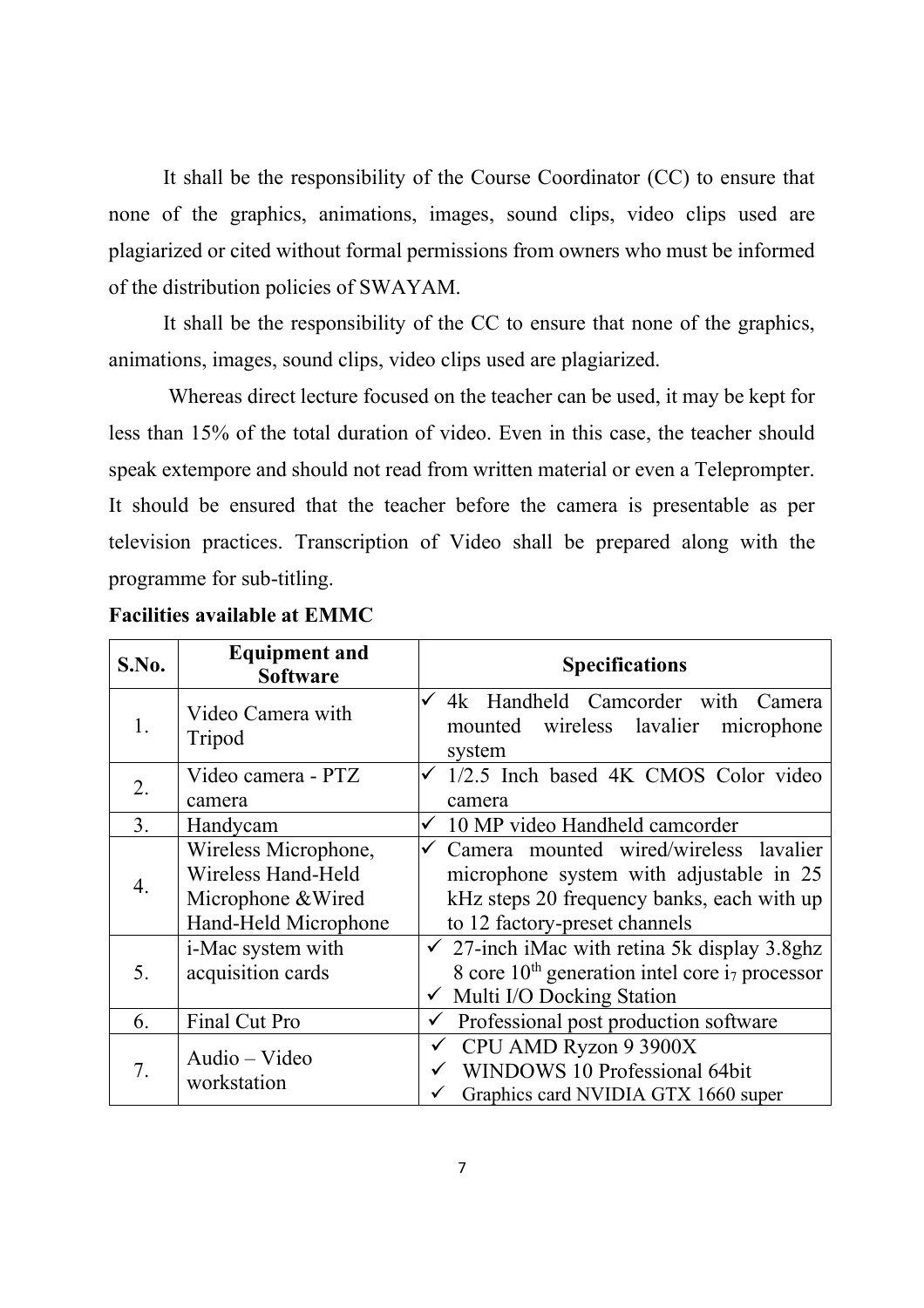| premiere<br>Audio recording and editing software –<br>$\checkmark$<br>Adobe audition<br>Intel core i7 (10 <sup>th</sup> generation) 32 Gb/1000<br>$\checkmark$<br>Desktop Computers and<br>GB HDD/Windows 10 professional<br>Laptop<br>Studio Cool Lights with<br>LED<br>soft<br>$\sqrt{100}$ w<br>light<br>panel<br>Stand<br>3200K/5600Kcolour temperature<br>$\checkmark$ 8-channel Digital Video Mixer with 3G-<br>√ SDI, HDMI, Composite Video plus<br>dedicated DSK<br>Video Mixer<br>$\checkmark$ Built-in Multi viewer with Touch<br>Control<br>$\checkmark$ Mix between 8 video sources<br>$\checkmark$ Built-in 24-bit Lexicon digital effects<br>Audio mixer<br>processor.<br>$\checkmark$ 8+2 channel frame size |
|-----------------------------------------------------------------------------------------------------------------------------------------------------------------------------------------------------------------------------------------------------------------------------------------------------------------------------------------------------------------------------------------------------------------------------------------------------------------------------------------------------------------------------------------------------------------------------------------------------------------------------------------------------------------------------------------------------------------------------|
|                                                                                                                                                                                                                                                                                                                                                                                                                                                                                                                                                                                                                                                                                                                             |
|                                                                                                                                                                                                                                                                                                                                                                                                                                                                                                                                                                                                                                                                                                                             |
|                                                                                                                                                                                                                                                                                                                                                                                                                                                                                                                                                                                                                                                                                                                             |
|                                                                                                                                                                                                                                                                                                                                                                                                                                                                                                                                                                                                                                                                                                                             |
|                                                                                                                                                                                                                                                                                                                                                                                                                                                                                                                                                                                                                                                                                                                             |
|                                                                                                                                                                                                                                                                                                                                                                                                                                                                                                                                                                                                                                                                                                                             |
|                                                                                                                                                                                                                                                                                                                                                                                                                                                                                                                                                                                                                                                                                                                             |
|                                                                                                                                                                                                                                                                                                                                                                                                                                                                                                                                                                                                                                                                                                                             |
|                                                                                                                                                                                                                                                                                                                                                                                                                                                                                                                                                                                                                                                                                                                             |
|                                                                                                                                                                                                                                                                                                                                                                                                                                                                                                                                                                                                                                                                                                                             |
|                                                                                                                                                                                                                                                                                                                                                                                                                                                                                                                                                                                                                                                                                                                             |
|                                                                                                                                                                                                                                                                                                                                                                                                                                                                                                                                                                                                                                                                                                                             |
|                                                                                                                                                                                                                                                                                                                                                                                                                                                                                                                                                                                                                                                                                                                             |
|                                                                                                                                                                                                                                                                                                                                                                                                                                                                                                                                                                                                                                                                                                                             |
|                                                                                                                                                                                                                                                                                                                                                                                                                                                                                                                                                                                                                                                                                                                             |
|                                                                                                                                                                                                                                                                                                                                                                                                                                                                                                                                                                                                                                                                                                                             |
| $\checkmark$ Wall mount 5x8 sized motorized chroma                                                                                                                                                                                                                                                                                                                                                                                                                                                                                                                                                                                                                                                                          |
| screen                                                                                                                                                                                                                                                                                                                                                                                                                                                                                                                                                                                                                                                                                                                      |
| USB audio recorder<br>$\checkmark$ With 8GB Internal Memory                                                                                                                                                                                                                                                                                                                                                                                                                                                                                                                                                                                                                                                                 |
| ✓ SDI Video Input - Video Output                                                                                                                                                                                                                                                                                                                                                                                                                                                                                                                                                                                                                                                                                            |
| $\checkmark$ SDI Rates 1.5G, 3G, 6G, 12G<br>Web Presenter                                                                                                                                                                                                                                                                                                                                                                                                                                                                                                                                                                                                                                                                   |
| └ HDMI Video Input 1 HDMI Video Output                                                                                                                                                                                                                                                                                                                                                                                                                                                                                                                                                                                                                                                                                      |
|                                                                                                                                                                                                                                                                                                                                                                                                                                                                                                                                                                                                                                                                                                                             |
|                                                                                                                                                                                                                                                                                                                                                                                                                                                                                                                                                                                                                                                                                                                             |
| $\checkmark$ HD/SD-SDI, Time code<br>$\&$<br>Audio                                                                                                                                                                                                                                                                                                                                                                                                                                                                                                                                                                                                                                                                          |
| Video Recorder<br>Interface. SDI/HDMI outputs.                                                                                                                                                                                                                                                                                                                                                                                                                                                                                                                                                                                                                                                                              |
| $\checkmark$ Support up to 120Mbps I-frame recording,                                                                                                                                                                                                                                                                                                                                                                                                                                                                                                                                                                                                                                                                       |
| 4:2:2 sampling, record MOV/MXF.                                                                                                                                                                                                                                                                                                                                                                                                                                                                                                                                                                                                                                                                                             |
| H.264 Video Streaming Encoder                                                                                                                                                                                                                                                                                                                                                                                                                                                                                                                                                                                                                                                                                               |
| $\checkmark$ Streaming videos in RTMPS, RTMP,<br><b>Streaming Server</b>                                                                                                                                                                                                                                                                                                                                                                                                                                                                                                                                                                                                                                                    |
| RTSP formats to Social media                                                                                                                                                                                                                                                                                                                                                                                                                                                                                                                                                                                                                                                                                                |
| Professional Titles maker<br>Titler pro 7 software<br>$\checkmark$                                                                                                                                                                                                                                                                                                                                                                                                                                                                                                                                                                                                                                                          |
| Access and share data with any Windows,<br>$\checkmark$<br>Disk Station +5-Bay NAS                                                                                                                                                                                                                                                                                                                                                                                                                                                                                                                                                                                                                                          |
| macOS, and Linux computers or mobile<br>Server                                                                                                                                                                                                                                                                                                                                                                                                                                                                                                                                                                                                                                                                              |
| device                                                                                                                                                                                                                                                                                                                                                                                                                                                                                                                                                                                                                                                                                                                      |
| 55 inch LED Monitor<br>55 inch 4K Ultra HD TV<br>$\checkmark$<br>32 inch LED TV<br>32 inch Full HD TV<br>$\checkmark$                                                                                                                                                                                                                                                                                                                                                                                                                                                                                                                                                                                                       |
| Motorized chroma screen<br>← HD/SD-SDI Hard Drive Video Recorder                                                                                                                                                                                                                                                                                                                                                                                                                                                                                                                                                                                                                                                            |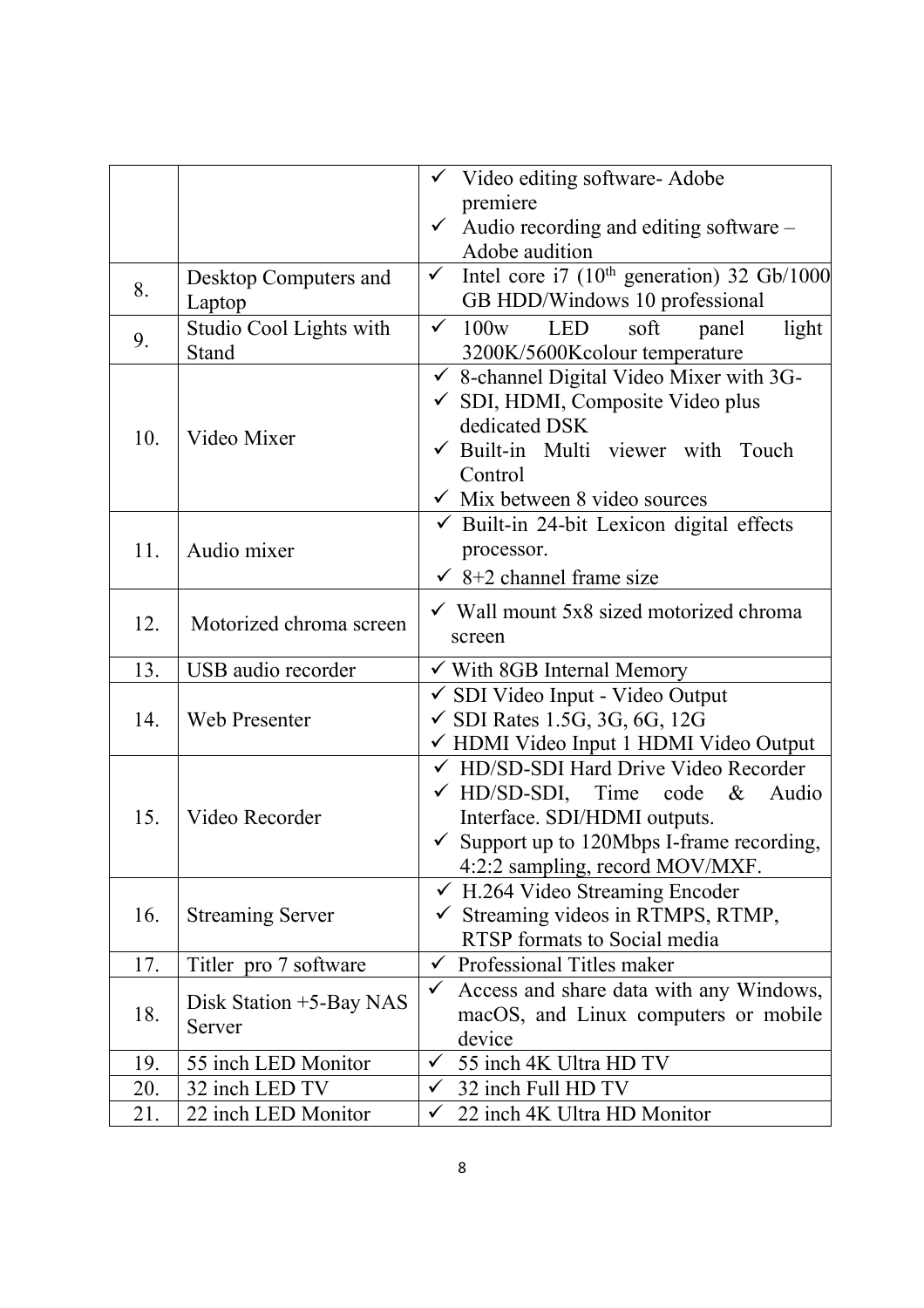| 22. | HD Visual<br><b>Communications System</b><br>- Full HD video<br>conferencing end point | $\checkmark$ Multipoint (1+3) - Video Conferencing<br>System<br>$\checkmark$ Full HD 1080p image quality<br>← Multi-Device & Camera Control<br>$\checkmark$ USB Memory Recording & Dual Monitor<br>$\checkmark$ PTZ CAMERA and Microphone |
|-----|----------------------------------------------------------------------------------------|-------------------------------------------------------------------------------------------------------------------------------------------------------------------------------------------------------------------------------------------|
| 23. | Interactive touch screen<br>panel with Computer Pen                                    | $\checkmark$ Wacom Screen size 80 cm<br>$\checkmark$ 4K ultra-HD                                                                                                                                                                          |

#### **Expression of Interest for the E-content Development**

The Teaching faculties are encouraged to submit a proposal (in the prescribed proforma), at any time to the EMMC.

A Teaching Faculty should submit application through the HOD and Dean of the Faculty, in which he/she is working. The Faculty Members of Affiliated colleges of Annamalai University can apply through the Head of the Department and their Principals.

#### **Constitution of Academic Standing Committee (ASC)**

As the entire process of e-content development requires support of academicians and technologists, the Director, EMMC shall constitute in consultation with the Faculty member/Course Developer who intends to prepare the e-content, an Academic Standing Committee (ASC). ASC will comprise of the following members:

- 1. The Director of EMMC,
- 2. The Deputy Director of EMMC
- 3. The Head of the Department of the Faculty Member/Course Developer,
- 4. The Faculty Member(s)/Course Developer(s),
- 5. A Subject expert (Faculty Member) of the Department of the Course Developer.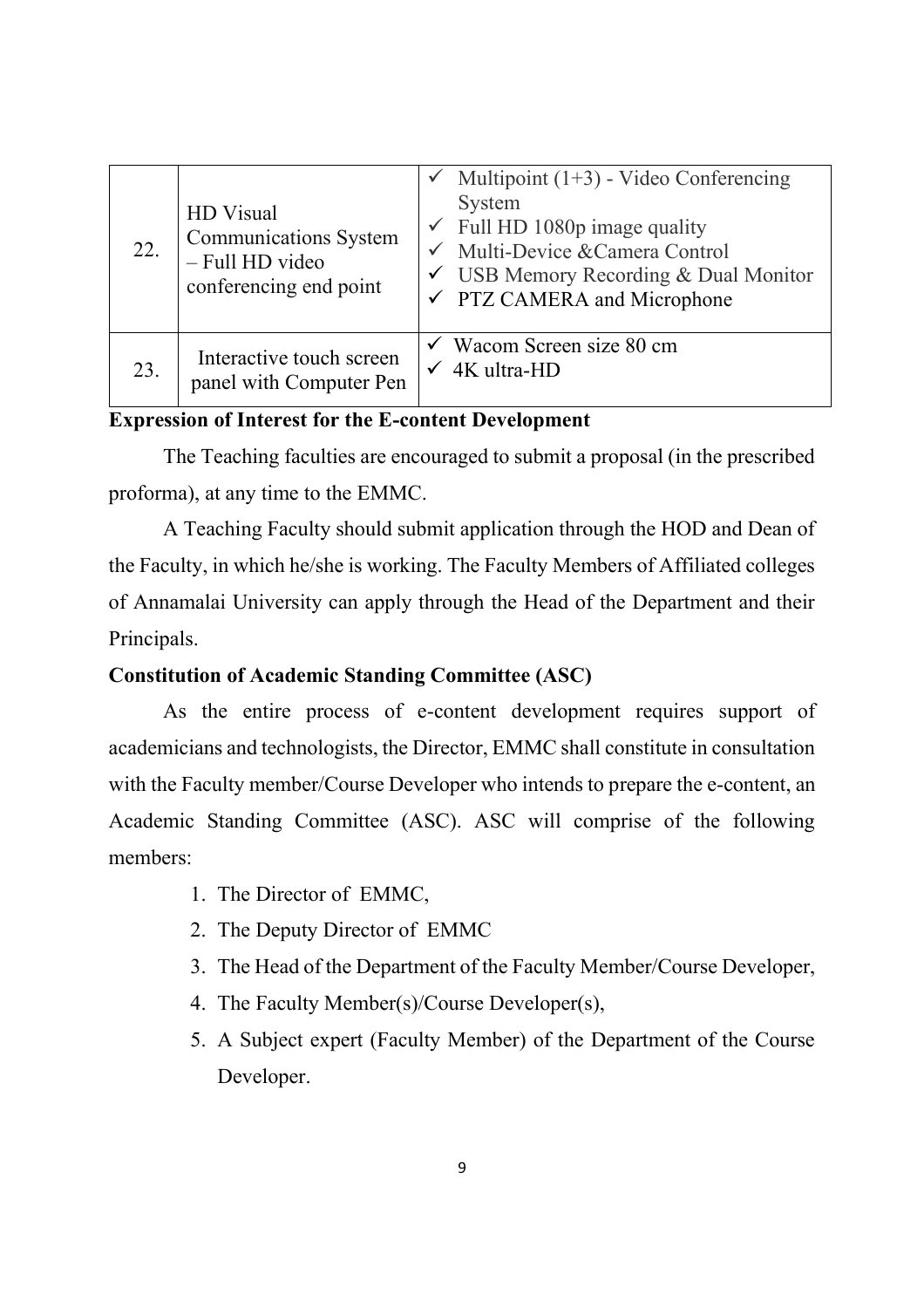The committee will be responsible to screen the proposals received from the particular Faculty member/Course Developer and recommend the number of modules to be assigned. The committee shall be an apex body responsible for taking decisions concerning issues regarding that particular task. The Academic Standing Committee shall meet whenever necessity arise to facilitate the production process via online or off line.

#### **Basic requirements to prepare proposals for e-Content Development**

The Faculty Member should have the requisite content in text form, which is of plagiarism free and proper copy right access. In addition to this basic awareness about Audio, Video, Graphic, Animation, Multimedia etc. The Faculty members may apply to the EMMC for production of e-Content Modules by giving complete details on equipment and software needed.

 For each proposal after scrutinizing for the basic eligibility will be evaluated by the constituted ASC. The ASC shall meet once in a week till the process of that particular assignment is over or more often if needed, to screen and give guidelines time to time.

#### **Required Components /Features of e-Content**

The faculty member shall produce full text of the academic content for each of the module comprising the following aspects and shall submit text to the EMMC in print form and as soft copy: each e-content module should have the following components (some may be optional based on the subject requirement, e.g. case study is not applicable in a subject like Maths).

- a) Introduction
- b) Objectives
- c) Summary
- d) Text
- e) Case studies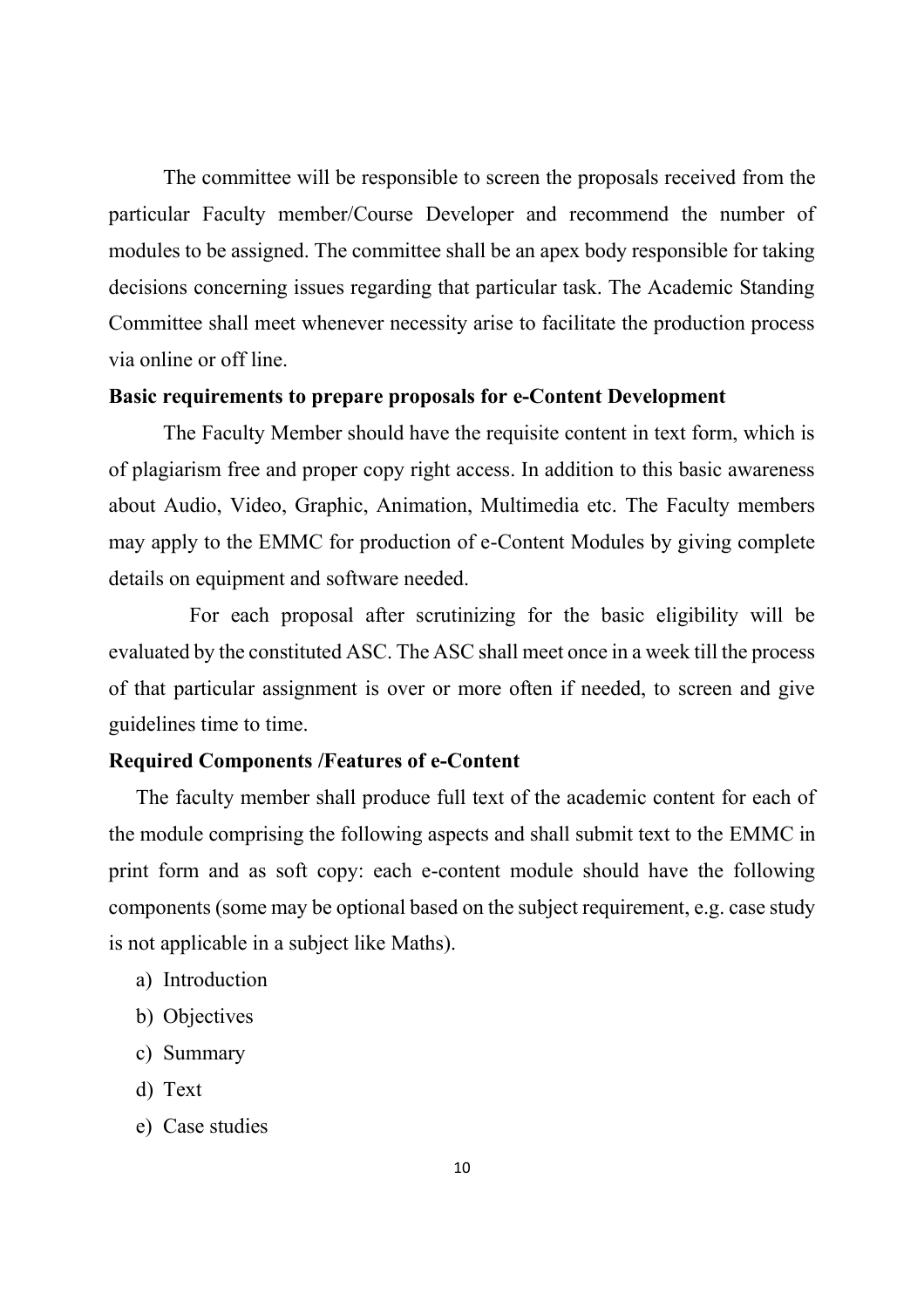f) FAQ's

- g) Video and audio
- h) Assignments
- i) Quiz
- j) Tutorial
- k) References
- l) Glossary
- m) Links
- n) Download
- o) Contact

The Faculty Member shall also identify points and the Graphics, Animations & other information that are required to be included in the module. He/she/they will continue to provide academic support till the module(s) is / are produced and approved.

The Faculty Member(s) may be offered to produce academic content of a number of modules of e-Content.

The Course developer can decide in consultation with the Academic Standing Committing regarding the presenter. If subject expert is not acting as the presenter, the services of a presenter(s) may be availed of by the Course developer.

Besides this the Subject Expert shall have to create a bank of Questions and write its Answers in the form of LoR's.

#### **Guidelines for the Lesson Planning for the e-Content Development**

Faculty will need to work out lesson plan with the following components:

a) Introduction including learning outcomes.

b) Direct instruction delivered primarily through transcribed video content with learning objectives and faculty-provided notes. Uniquely-created handouts may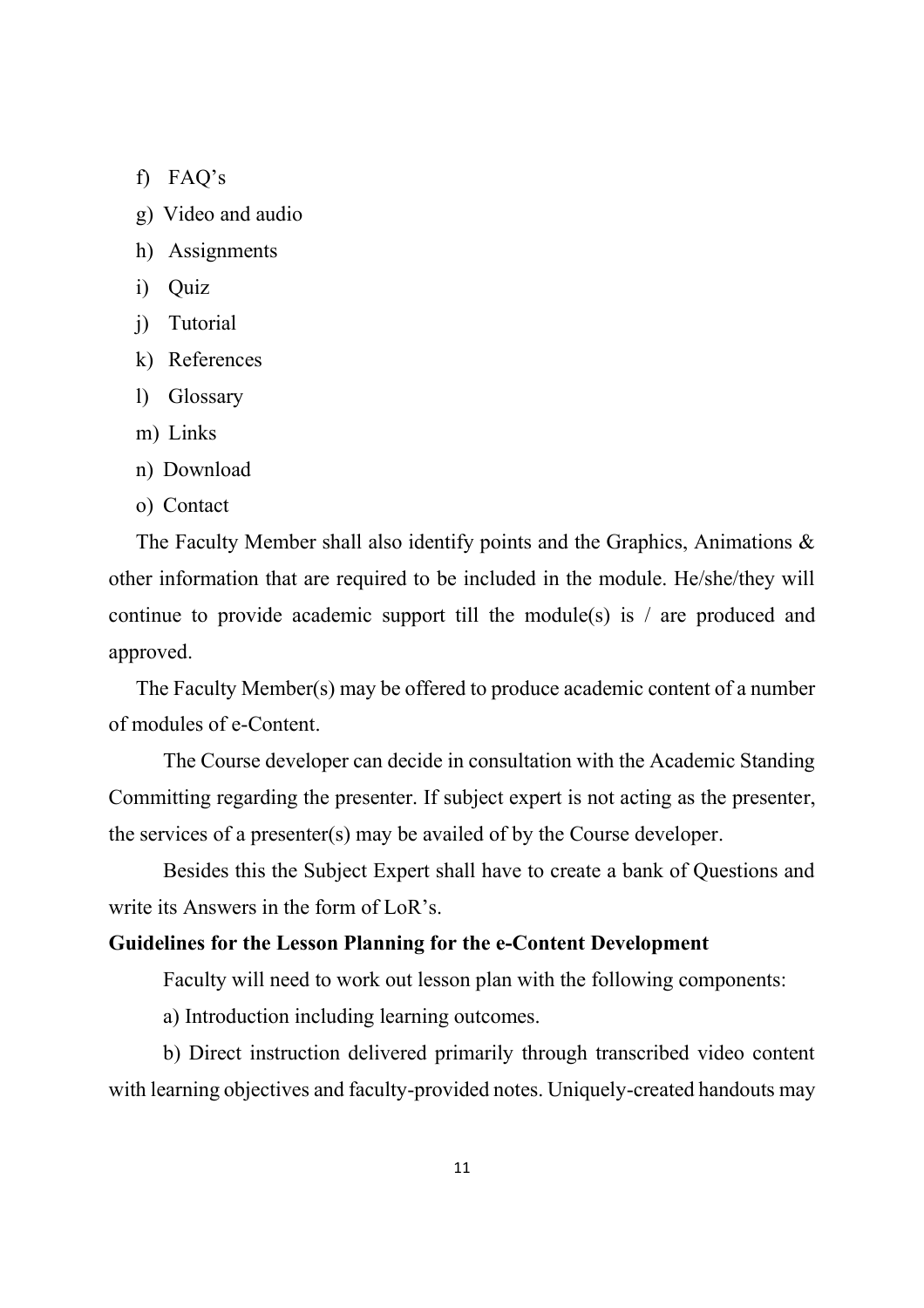also be used for direct instruction, supporting e-Content with graphics and animations, case-studies wherever essential

c) Provide list of core and supplementary reading list. Other course resources may be provided via Web links

d) Auto-graded quizzes, Self-assessment questions where students compare their answer against an instructor-written response and grade themselves

e) Discussion threads can be used to effectively engage students, who may communicate in discussion board threads on key course concepts. These discussion forums are best focused on a case study, problem, or question(s) pertinent to the lesson and should allow participants to share ideas and debate topics

 f) For lessons in which students can appropriately practice skills or concepts, short interactive tools/ social media can effectively supplement other course material

g) Aligned formative assessment questions for each week's lesson comprising both objective questions (such as multiple choice, multiple mark, numerical input etc.) as well as subjective questions. Formative assessments may include ungraded reflection papers, quizzes that can be re-taken, discussion forum responses, conceptmaps, as well as self- and peer evaluations that are meant to help student improve or identify gaps and weaknesses.

h) Conclusion with Feedback mechanism for faculty and/or TA to respond to the questions from students.

#### **Time frame for production of e-Content**

 A pilot module shall be produced by the Faculty Member in the beginning. On approval of the pilot module by the Academic Standing Committee, the assigned set of modules will have to be completed within one month. However, the duration will be decided by the Academic Standing Committee in consultation with the Director of EMMC regarding availability of staff and equipment in the EMMC.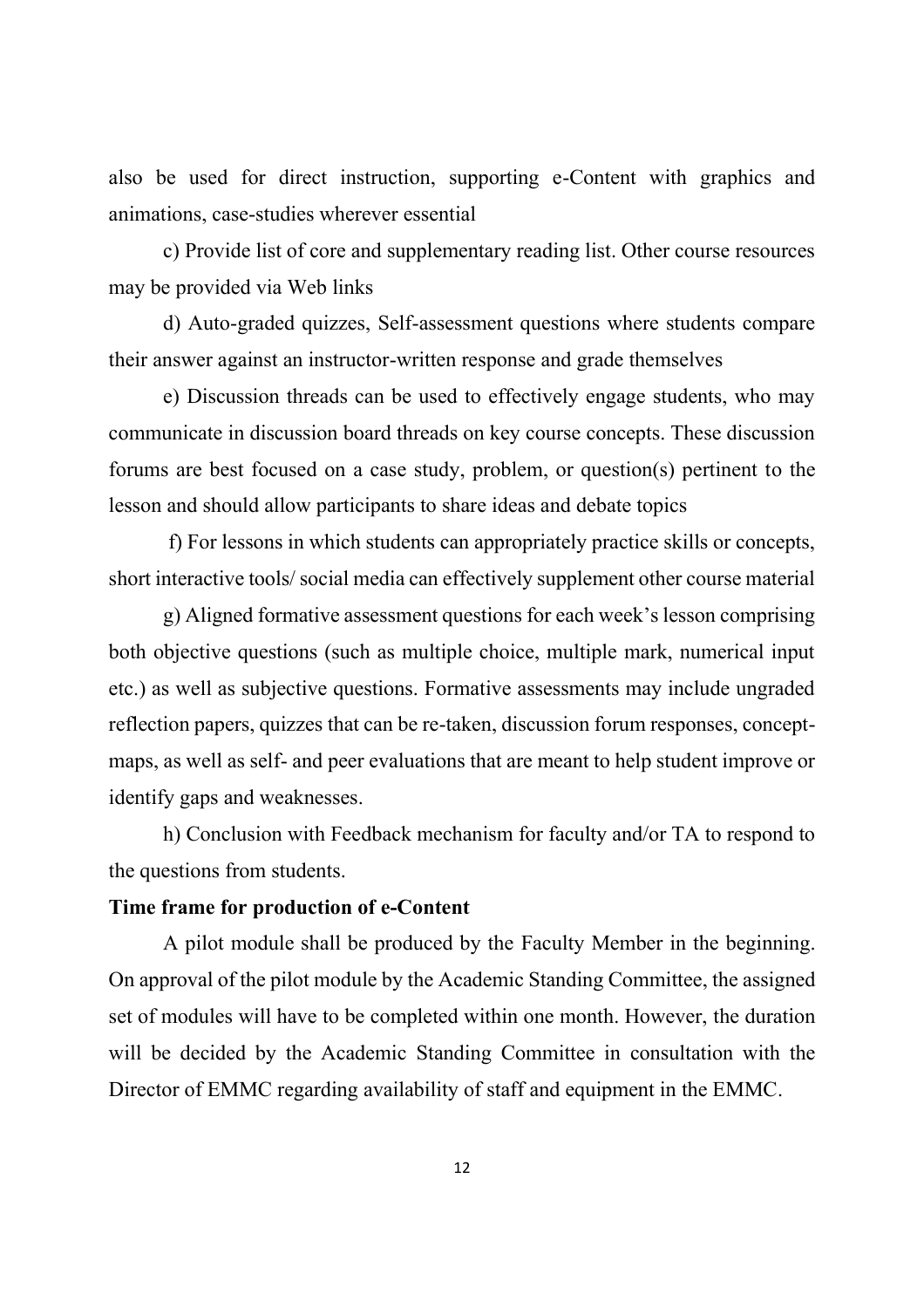#### **Quality Control**

 The content authenticity shall be the responsibility of the Faculty Member. However, the technical quality checking shall be the responsibility of the Academic Standing Committee.

The individual Faculty Member who is the Course developer should refer ample number of references of test as well as multimedia e-contents before entering into the production. Should keep those references for future cross verifications and should give due citations in the transcripts as well as in the Multimedia content for each of the sources referred.

 Further, issues concerning copyright aspects / Intellectual Property Rights are to be taken care of by the Faculty Member(s).

 The final products in the form of e-Content modules shall finally be previewed and approved before making it available to the public. The general quality check which includes technical quality shall be done at the EMMC by the Academic Standing Committee.

The proposals shall be prepared by the Faculty Member by, keeping in mind the following criteria:

- a. Technologically Friendly: so as to be downloaded and used on any Computer/Mobile independently.
- b. Learner Friendly: for easy navigation.
- c. Learner Centric: to be useful in self-instructional mode.
- d. Teacher Friendly: so as to be used in various teaching-learning methods such as classroom lectures, tutoring to a group, lab session, etc..
- e. Employing Learner Centric Pedagogy: specifically, the designer of the e-Content should pay attention to the teaching model used - such as simple information communication, exploratory approach, discovery approach, mastery learning etc. variety of interactive methods should be included to make the learning process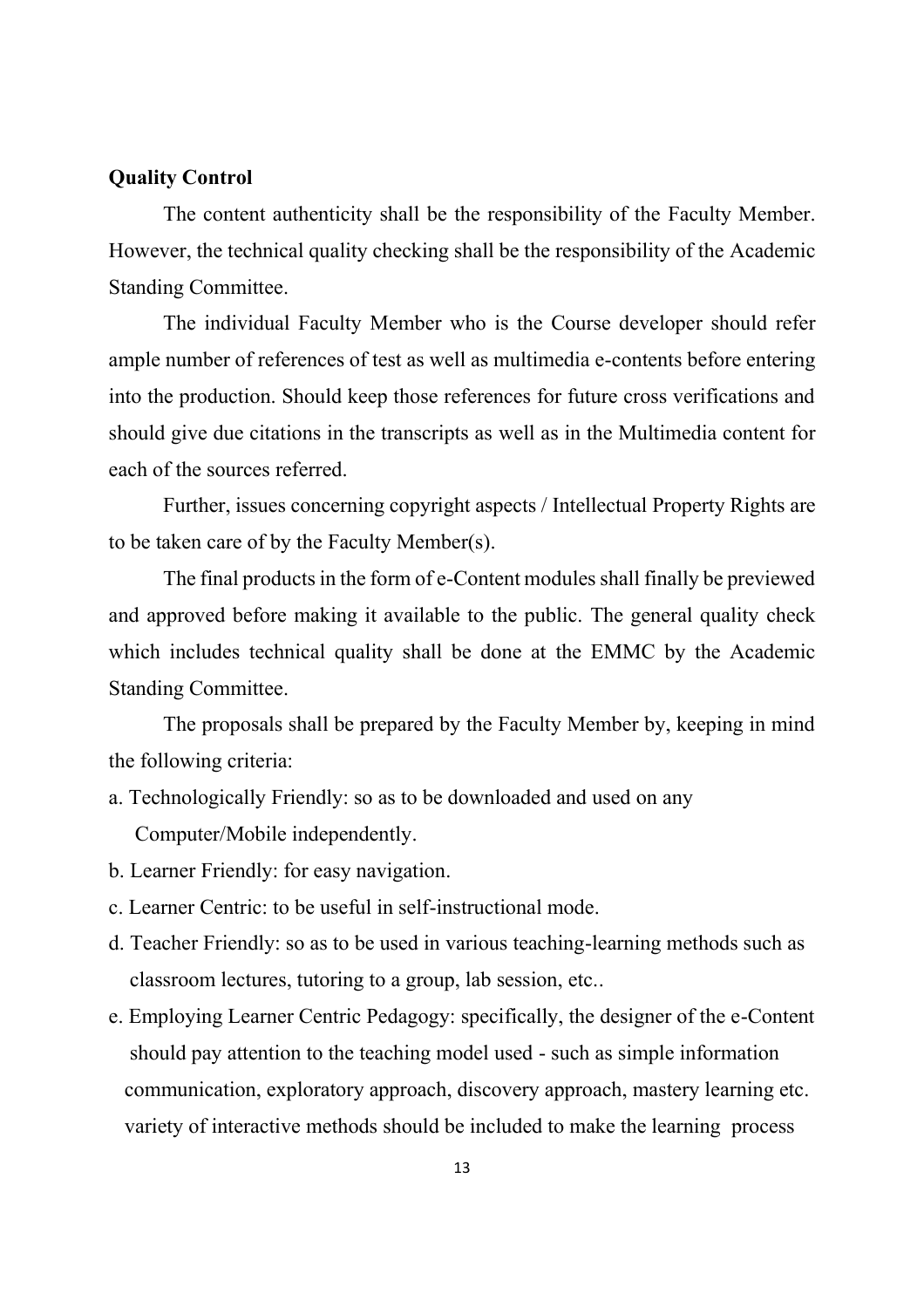effective and efficient.

- f. Self-evaluative: so as to have plenty of evaluation material to give feedback to the learner as to his/her achievements in a given topic of the course and including formative as well as summative evaluation.
- g. Object Based Learning/Teaching: so as to state specifically the objects of learning/teaching and employ different strategies for skill, competency and functionality developments.

#### **ICR &Copyrights**

 The Intellectual Copy Rights (ICR) and Production Copy Rights of the e-Content and other products developed shall rest with the EMMC, Annamalai University. By the time of completion of the production works, the Faculty Member should submit Copy right and declaration documents as per the University **Guidelines** 

#### **For more Clarifications contact:**

**The Director**  Educational Multimedia Centre Dr.R.K.Shanmugam Chettiar Building Annamalai University Annamalinagar-608002 **E.Mail:** emmcaucdm@gmail.com **Mobile**:9443270714 / 7010471928 **Youtube Channel Link**: https://tinyurl.com/yf7j54nc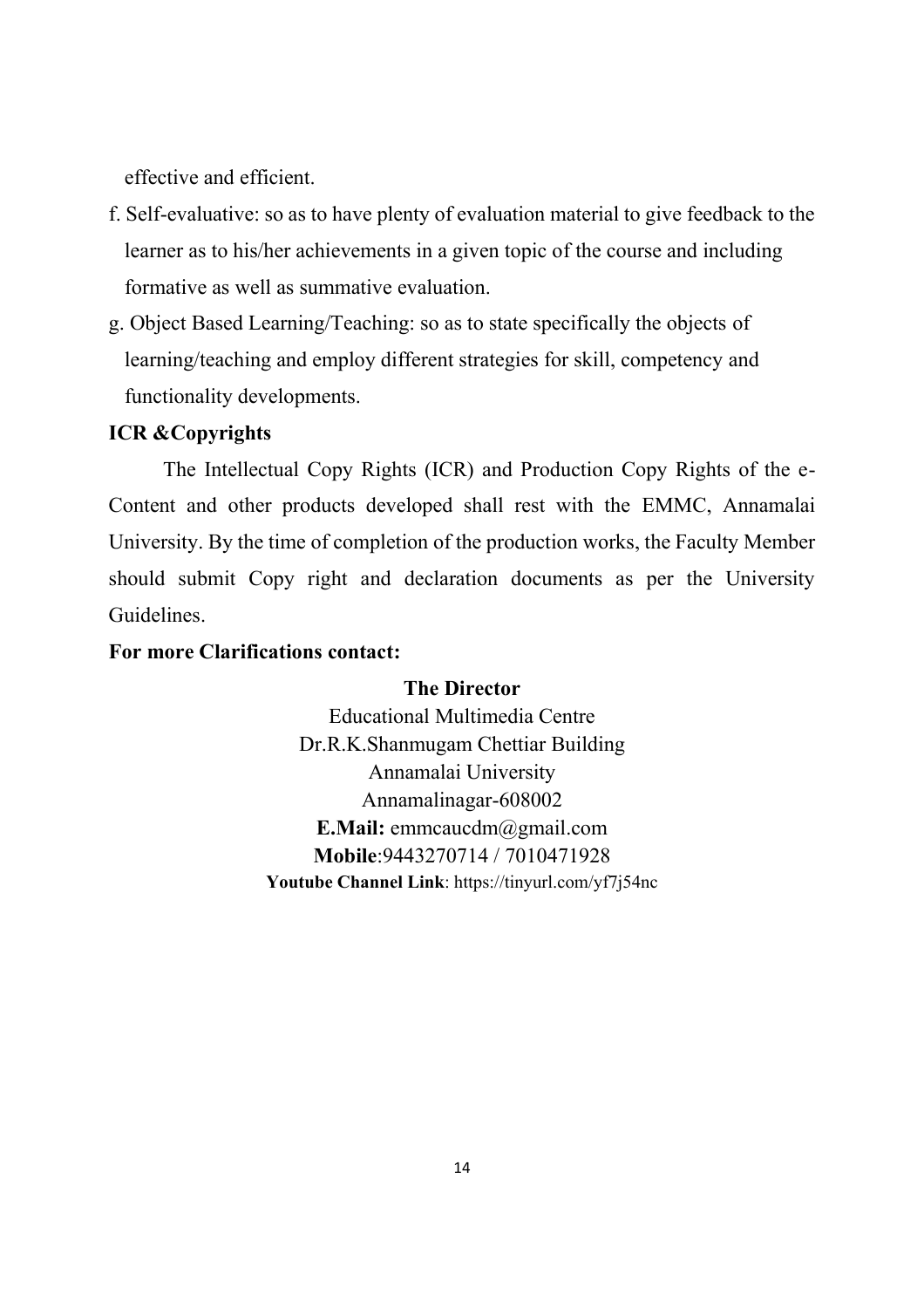|                                     |                                                                      |                                        | <b>For Office Use Only</b> |
|-------------------------------------|----------------------------------------------------------------------|----------------------------------------|----------------------------|
|                                     |                                                                      |                                        | Prop No.& Date:            |
|                                     |                                                                      |                                        | Pre-Discussion:            |
|                                     |                                                                      |                                        | Decision:                  |
|                                     |                                                                      |                                        | Page No.:                  |
|                                     | <b>ANNAMALAI</b>                                                     | UNIVERSITY                             |                            |
|                                     | EDUCATIONAL MULTIMEDIA CENTRE (EMMC)                                 |                                        |                            |
|                                     | <b>Expression of Interest for E-content Development</b>              |                                        |                            |
|                                     |                                                                      | (For Intra University Faculty Members) |                            |
|                                     | Name of the Teaching Faculty (E-Content Developer) :                 |                                        |                            |
| Designation                         |                                                                      |                                        | Staff ID:                  |
| Department                          |                                                                      |                                        |                            |
| Faculty                             |                                                                      |                                        |                            |
| Contact details: Mobile:            |                                                                      | : E.Mail:                              |                            |
|                                     | Details of other Teaching Faculty Members involved (If any)          |                                        |                            |
|                                     | Name and Designation of the Teaching Faculties involved:             |                                        |                            |
| 1.                                  |                                                                      |                                        |                            |
| 2.                                  |                                                                      |                                        |                            |
| 3.                                  |                                                                      |                                        |                            |
| $\overline{4}$ .                    |                                                                      |                                        |                            |
|                                     | Program for which interested to develop E-content:                   |                                        |                            |
| <b>Content-Specific Details</b>     |                                                                      |                                        |                            |
| Course                              |                                                                      | Year                                   | : I / II / III / IV        |
| Semester                            | $: I / II / III / IV / V / VI / VII / VIII$                          |                                        |                            |
| Title(s)                            |                                                                      |                                        |                            |
| Expected duration of Video content: |                                                                      |                                        |                            |
|                                     | Whether you have developed any e-content earlier? : Yes / No         |                                        |                            |
|                                     | If Yes provide details of Month and Year, Program, Course, Title (s) |                                        |                            |
|                                     | Duration / Number of Modules and web links of the developed content  |                                        |                            |
|                                     |                                                                      |                                        |                            |
|                                     |                                                                      |                                        |                            |

Date: Signature of the Teaching Faculty (Content Developer)

Professor and Head Dean of the Faculty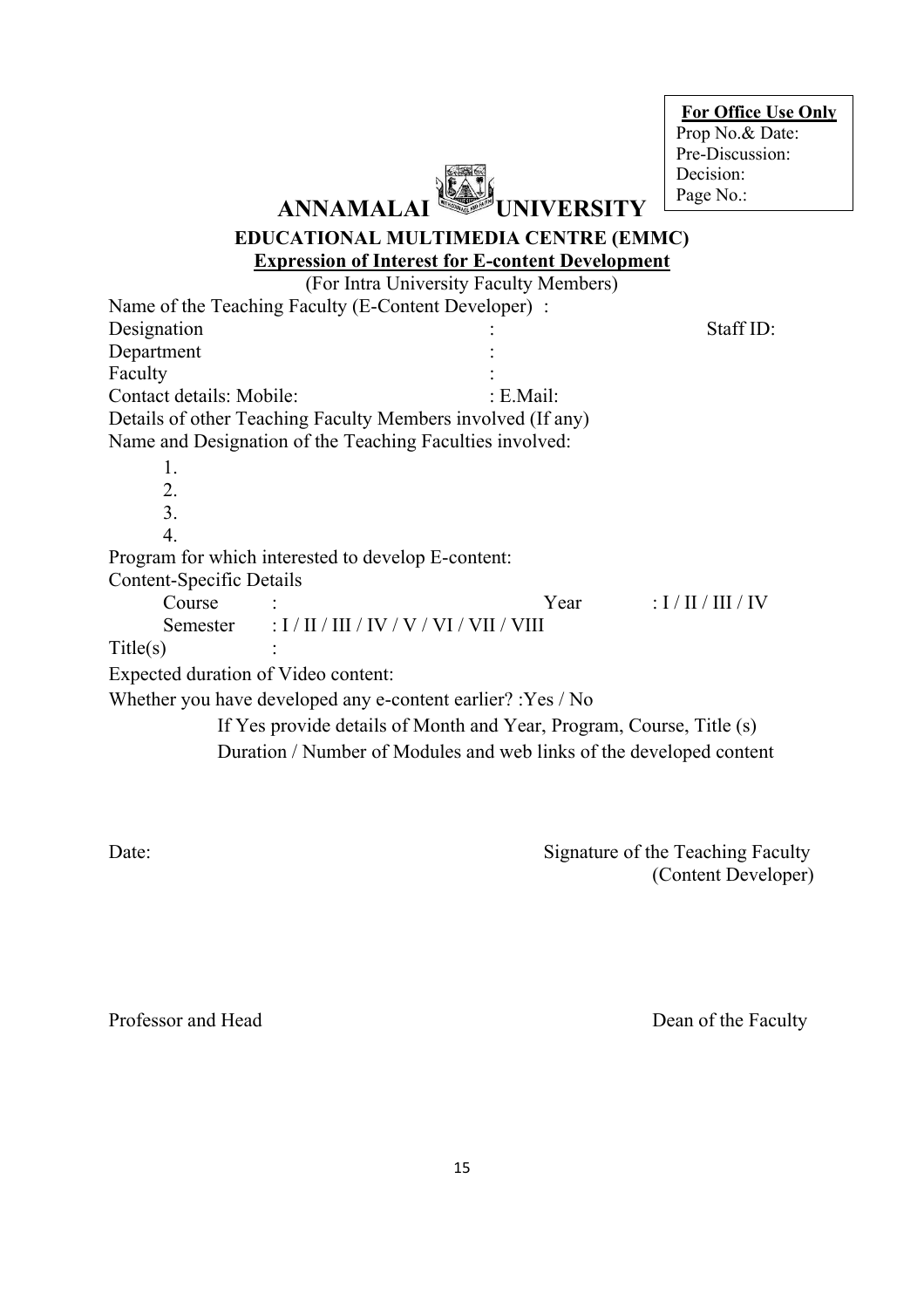### **ANNAMALAI UNIVERSITY**

**For Office Use Only**  Prop No.& Date: Pre-Discussion: Decision: Page No.:

#### **EDUCATIONAL MULTIMEDIA CENTRE (EMMC) Expression of Interest for E-content Development**

(For Affiliated College Faculty Members)

Name of the Teaching Faculty (E-Content Developer) :

| Designation              | $\bullet$<br>$\bullet$ | Staff ID: |
|--------------------------|------------------------|-----------|
| College                  | ٠<br>$\bullet$         |           |
| Department               | ٠<br>$\bullet$         |           |
| Contact details: Mobile: | , E.Mail:              |           |
|                          |                        |           |

Details of other Teaching Faculty Members involved (If any) Name and Designation of the Teaching Faculties involved:

| Program for which interested to develop E-content: |
|----------------------------------------------------|

Content-Specific Details

| Course                                                              |                                                                      | Year | $\frac{1}{2}$ / II / III / IV |
|---------------------------------------------------------------------|----------------------------------------------------------------------|------|-------------------------------|
| Semester                                                            | $\frac{1}{2}$ I / II / III / IV / V / VI / VII / VIII                |      |                               |
| Title(s)                                                            | ٠                                                                    |      |                               |
|                                                                     | Expected duration of Video content:                                  |      |                               |
|                                                                     | Whether you have developed any e-content earlier? : Yes / No         |      |                               |
|                                                                     | If Yes provide details of Month and Year, Program, Course, Title (s) |      |                               |
| Duration / Number of Modules and web links of the developed content |                                                                      |      |                               |
|                                                                     |                                                                      |      |                               |

Date: Signature of the Teaching Faculty (Content Developer)

#### Head of the Department Principal